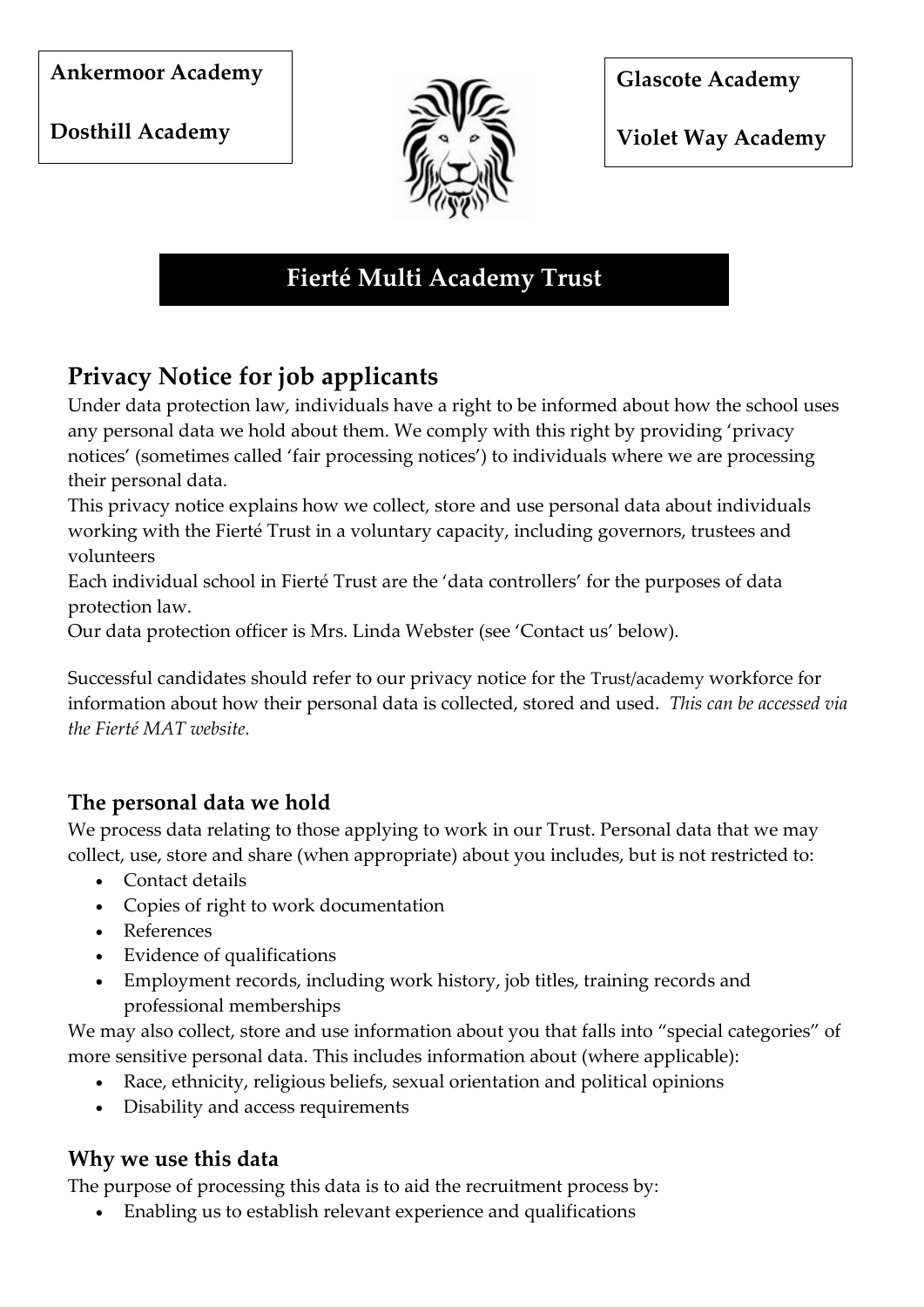- Facilitating safe recruitment, as part of our safeguarding obligations towards pupils
- Enabling equalities monitoring
- Ensuring that appropriate access arrangements can be provided for candidates that require them

## **Our lawful basis for using this data**

We only collect and use personal information about you when the law allows us to. Most commonly, we use it where we need to:

- Comply with a legal obligation
- Carry out a task in the public interest

Less commonly, we may also use personal information about you where:

- You have given us consent to use it in a certain way
- We need to protect your vital interests (or someone else's interests)

Where you have provided us with consent to use your data, you may withdraw this consent at any time. We will make this clear when requesting your consent, and explain how you go about withdrawing consent if you wish to do so.

Some of the reasons listed above for collecting and using personal information about you overlap, and there may be several grounds which justify the school's use of your data.

### **Collecting this information**

While the majority of the information we collect from you is mandatory, there is some information that you can choose whether or not to provide to us.

Whenever we seek to collect information from you, we make it clear whether you must provide this information (and if so, what the possible consequences are of not complying), or whether you have a choice.

#### **How we store this data**

Personal data we collect as part of the job application process is stored in line with our data protection policy.

When it is no longer required, we will delete your information in accordance with our record retention schedule/records management policy. *You can access a copy of this policy via the Fierté MAT website.*

### **Data sharing**

We do not share information about you with any third party without your consent unless the law and our policies allow us to do so.

Where it is legally required or necessary (and it complies with data protection law), we may share personal information about you with:

- Our local authority to meet our legal obligations to share certain information with it, such as shortlists of candidates for a Headteacher position
- Suppliers and service providers to enable them to provide the service we have contracted them for, such as HR and recruitment support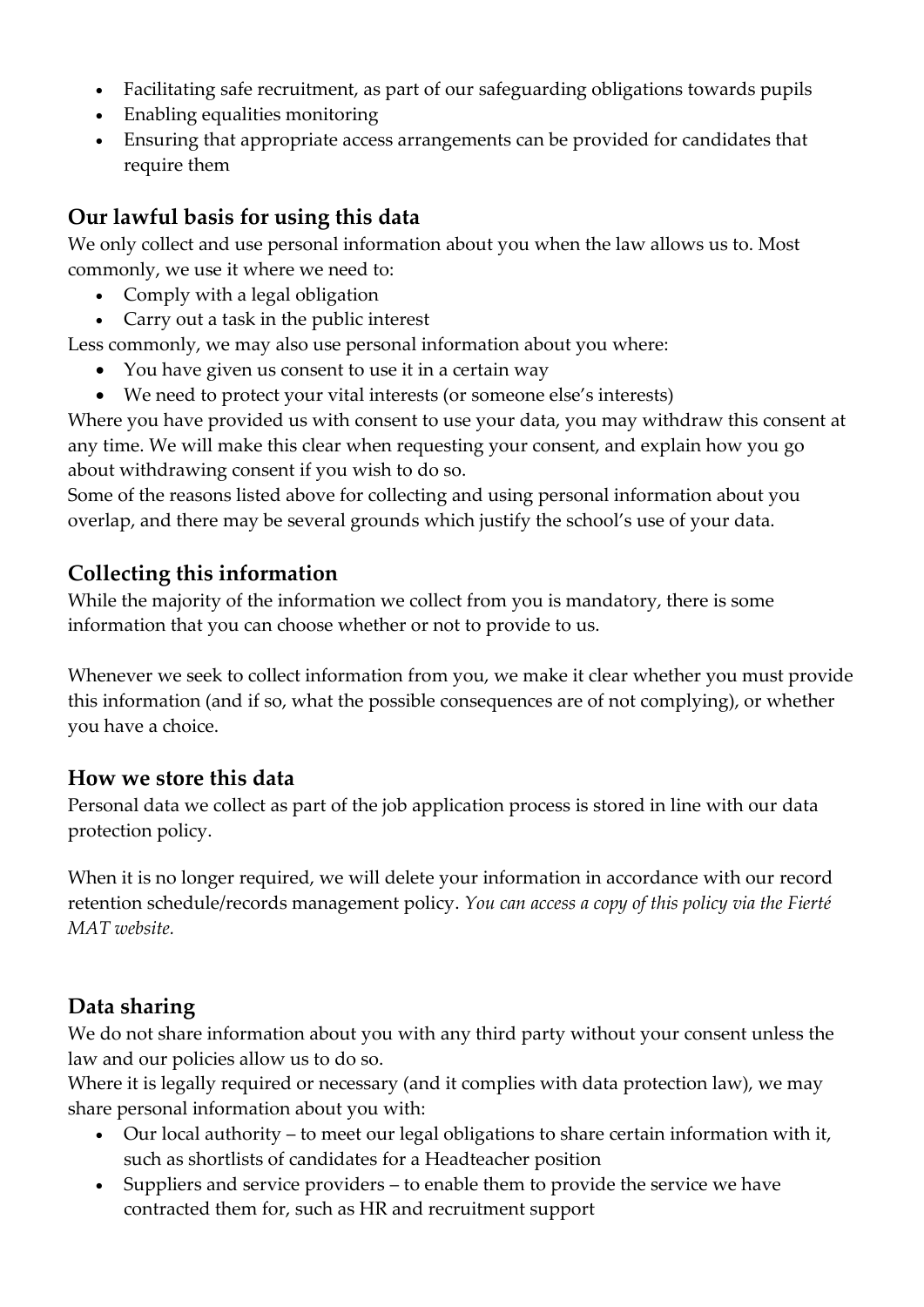- Professional advisers and consultants
- Employment and recruitment agencies

#### **Transferring data internationally**

Where we transfer personal data to a country or territory outside the European Economic Area, we will do so in accordance with data protection law.

### **Your rights**

#### **How to access the personal information we hold about you**

Individuals have a right to make a 'subject access request' to gain access to personal information that the school holds about them.

If you make a subject access request, and if we do hold information about you, we will:

- Give you a description of it
- Tell you why we are holding and processing it, and how long we will keep it for
- Explain where we got it from, if not from you
- Tell you who it has been, or will be, shared with
- Let you know whether any automated decision-making is being applied to the data, and any consequences of this
- Give you a copy of the information in an intelligible form

You may also have a right for your personal information to be transmitted electronically to another organisation in certain circumstances.

If you would like to make a request, please contact our data protection officer.

### **Your other rights regarding your data**

Under data protection law, individuals have certain rights regarding how their personal data is used and kept safe. You have the right to:

- Object to the use of your personal data if it would cause, or is causing, damage or distress
- Prevent your data being used to send direct marketing
- Object to the use of your personal data for decisions being taken by automated means (by a computer or machine, rather than a person)
- In certain circumstances, have inaccurate personal data corrected, deleted or destroyed, or restrict processing
- Claim compensation for damages caused by a breach of the data protection regulations

To exercise any of these rights, please contact our data protection officer.

### **Complaints**

We take any complaints about our collection and use of personal information very seriously.

If you think that our collection or use of personal information is unfair, misleading or inappropriate, or have any other concern about our data processing, please raise this with us in the first instance.

To make a complaint, please contact our data protection officer.

Alternatively, you can make a complaint to the Information Commissioner's Office: